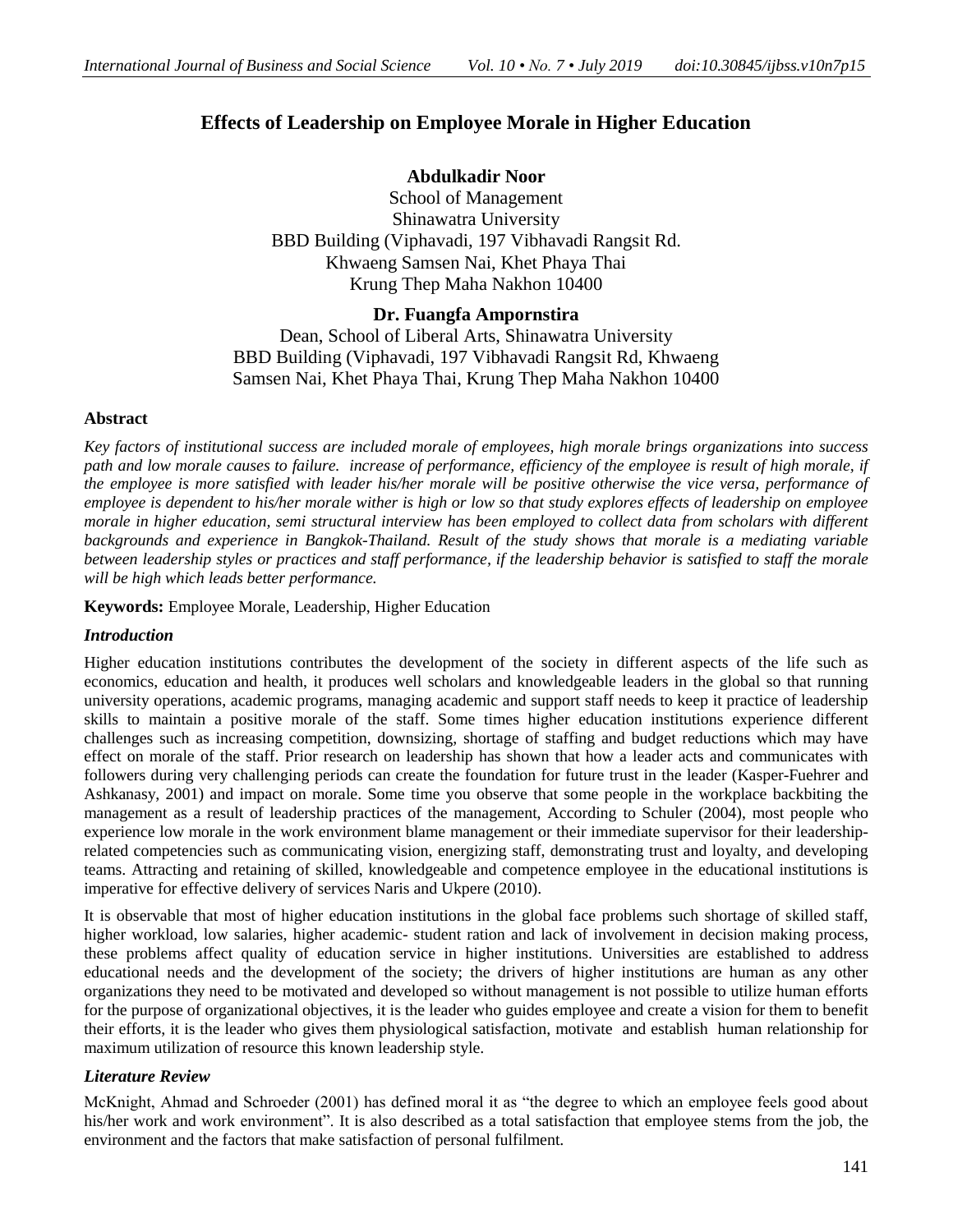It stands and establishes the feelings and attitudes of employees as "self-confidence, optimism and positive mental attitude‖. Morale contributes the achievement and failure of the organization, it is emotional that can change upon the work environment and constitutes important factor of the organizational success, employees with high level of satisfaction devotes better commitment to stay longer for the organization. it is affected by leadership than the low level of management, high or low morale is affected by set of factors including leadership approaches for response of changes in the external and internal environment (Ngambi,2011)

Morale relates with productivity and the employee performance, an employee in high morale condition often pay better commitment and tends to stay organization perfectly then low morale employees, commitment and loyalty increases with the increase of positive morale of staff. Low morale is high cost for the organization. Millett (2010) suggested six reason for the importance of morale, improvement of productivity, performance and creativity, decrease leave days, give attention to details, provide safety at the workplace and develop quality of the work. Mazin (2010), furthered that employee with high morale motivates people to come workplace on time, better communication, and not west the time for gossip, better improvement for recruitment and retention as well as more creativity. Several studies described that employee with low level of morale increases cost, absenteeism, strikes lack of motivation and interest, it can cause some time objection for the implementation of duties or service as effects the overall productivity of organization.

Many reasons contribute or cause low more for employees, the important considered to be poor leadership in organization as literature shows. Fretwell (2002) give importance to the role of leader because organizations are subject for the influence of leader's vision decision. Poor leadership contribute the causing factor to the low morale of employees (Schuler, 2004). Robbins (2003) also stressed that change and poor leadership are the main the low morale of employees. The negative factors that lowers employee morale are included leadership not acting or serving as a role model, little accountability and ignoring succession plan, organizational culture also effects employee morale (Stevens,2009).Lack of cooperation with management and poor relationship with coworkers and inflexible working environment make employees disappointed and lowers employee morale (Dye & Garman, 2006).

Give employees respect, develop work conditions, skills and consider employee life environment as whole, these are part of approaches to handle and improve better morale of employee on instantiation and its leadership. Unsatisfiable leadership practices as decision making on small bodies or team, termination of skilled staff and reduction of budget creates state of employee stress and fear for their future in the institution. Leader is to be in the position to create environment of mutual trust among employees and leader which leads improves high level of employees as Dye and Garman (2006) suggested that accessibility of the manager, culture of openness and being role model for employees can give them can increase morale of employees. It is a leading by example and better communication with employees. Stevens (2009) gives five solutions to deal with low morale he stated that managers should attract the appropriate talent, and hiring for skill and behavior, finding best practice and hiring for passion and focus on the customer.

Leader inspires employees, gives instructions and guidance to lead them for the achievement for the desired goals and outcomes, he initiates and motivate employees so they can strive hard on the accomplishment of the goal. Academic leaders should encourage, instigate, guide and lead the faculty members towards accomplishment of common objective. Gmelch, W. H. (2002) academic leader is to work with his team as a group and guide them by giving instructions to each member about how to carry out and complete the work as he is to empower staff to come up with the desired result and achieve objectives. The maintenance of professional and providing autonomy to employees is considered important leadership quality (Brymans,2007), in such situation the leader should be strong to make faculty members satisfied and lead them attainment of the academic goals. The concept of Academic Leadership has been presented by Ramsden (1998) and he propose that leadership in higher education have characteristics as; leadership in teaching i.e. introducing new ideas of teaching, adding excitement teaching, leadership in research i.e. leader must set his own research examples and give guidance for the staff, strategy vision and networking i.e. leader should establish clear goals and articulate those to everyone, collaborative and motivational leadership i.e. leader should motivate people to give their full and try to achieve difficult objectives also there should be openness and an environment of trust and support, fair and efficient management i.e. delegating task and organize the tasks, development and recognition of performance i.e. praise people work and provide them with feedback and give them support, interpersonal skills i.e. look into other people's interests.

#### *Methodology*

The study explores and investigates the effects of leadership on employee morale using a descriptive approach and semi-structured interviews for the collection of the research data. To illustrate descriptive type of research, Bushman will guide the researchers when he stated: descriptive method of research is to gather information about the present existing condition.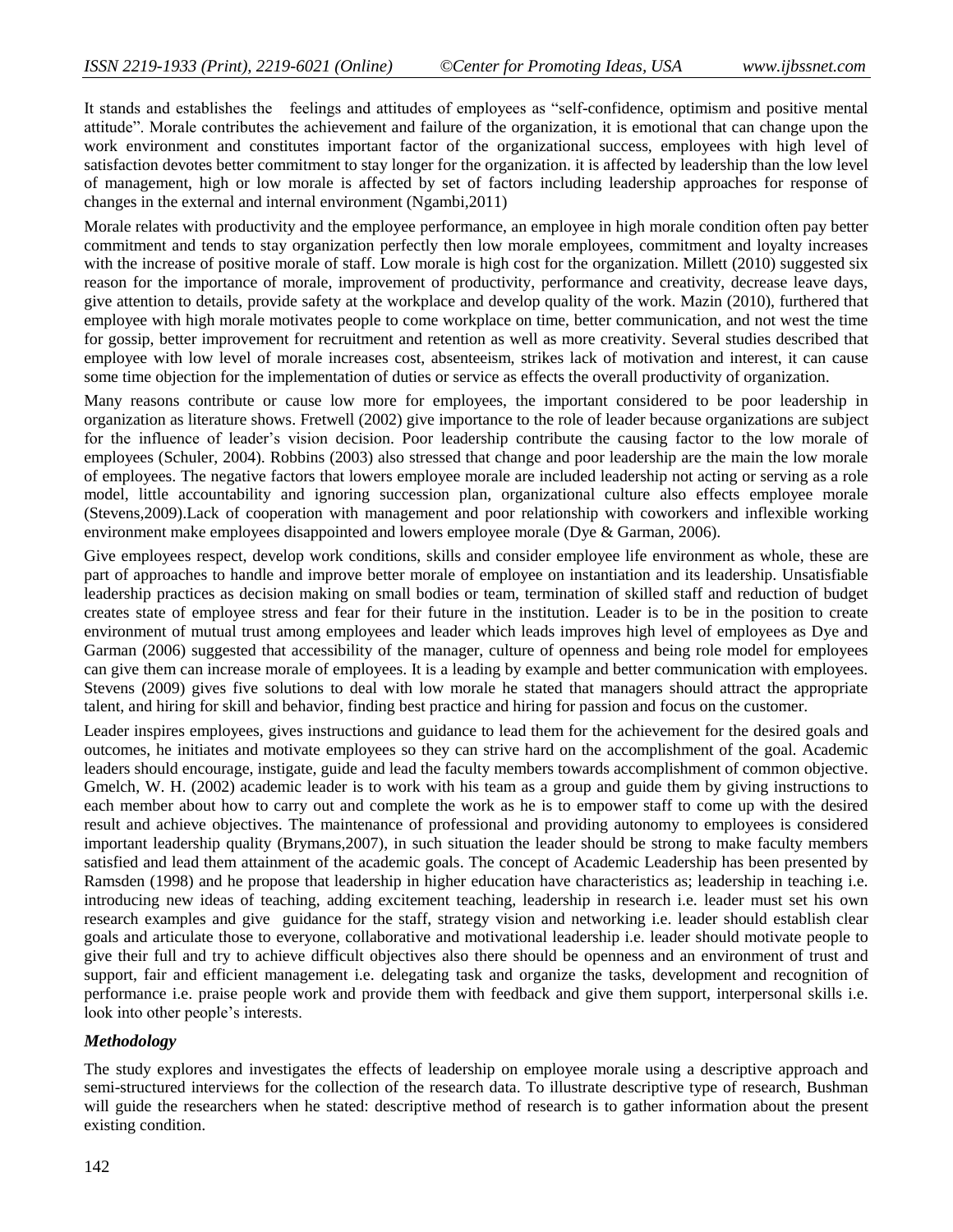The purpose of employing this method is to describe the nature of a situation, as it exists at the time of the study and to explore the effects of particular phenomena on the performance of employees and firm, twenty of academic staff with different backgrounds and experience has been interviewed in April 2017.To conduct the interview the available academic staff invited for interview and gave them a specified appointment for time and place of interview, a professional digital voice recorder (IC RECORDER) used to record interview. Content analyse is used to examine the interview and draw conclusions regarding relationship between research variables in this study. Content analysis is a method of analyzing written, verbal or visual communication messages (Cole 1988). Content analysis as a research method is a systematic and objective means of describing and quantifying phenomena (Krippendorff 1980, Downe-Wamboldt 1992, Sandelowski 1995).

#### *Findings*

Regarding interview results morale of academic staff is associated with leadership practices and the academic environment, according to the interview results there are direct relations between leadership and the morale of the staff so that this relationship can determine the level of productivity and performance of the staff.

Three primary themes and sub themes has been identified to figure out relations between leadership behavior, morale and performance of the academic staff in higher education. The findings shows that leadership practices in academic environment can be participative and Autocratic according to the interview result each one has its own sub features explaining the effects and relations carry to the staff and the working environment, for example participative leadership allows joint decision making, were staff have input to the decision on particular issue, there is also good team work, opportunity for staff to demonstrate their skills and talents, leader presents opportunity for staff development and motivated to better performance through motivation, collaboration and team work so that the morale and performance of academic staff will be better. It is also demonstrates second sub theme Autocratic leadership, this type of leadership has more about bureaucracy and hierarchical structure, he is always center of all decision other staff implement decision no participation in decision making is allowed, staff work as per instructions given by the leader while academic environment is characterized by discussion, some of qualified academic staff may resign as result of demoralization emanating from practices and behavior of the leader, another consequences are included increase of absenteeism, decrease level of performance and productivity, increase of turnover rate, decrease of efficiency, all these are negative consequences caused by negative behavior of the leader.

#### *Conclusion*

This study confirmed that participative approach of leadership is effective in academic environment it will create collective responsibility and team work; in this approach staff will get an opportunity to exercise ideas and creativity they also get opportunity for professional development. This approach is known different name such as power sharing, management by objective, joint decision making and empowerment. Thrash, (2012) shown in the paper of "Leadership" in Higher Education". Study also confirmed strong relationship between leadership behavior, morale and staff performance, leadership behavior in this study describe as independent variable, Morale described as mediating variable and performance as dependent variable. Leadership behavior whether is positive or negative it has direct relations or effect to the morale of the staff, if behavior of leader is negative first morale of staff suffers, staff feel dissatisfied and demoralized which leads poor performance in the working environment so that performance is dependent to the morale and leadership behavior.

#### *References*

- McKnight, D. H., Ahmad, S. and Schroeder, R. G. (2001). When do feedback, incentive control and autonomy improve morale? The importance of employee management relationship closeness. Journal of Managerial Issues, 13(4), 466- 482.
- Seroka J (2009). Boosting employee morale needs to occur daily, not only during times of crisis. Available: http://www.hrtools.com/insights [2010, May, 20].
- Ngambi, H. C. (2011). The relationship between leadership and employee morale in higher education. African Journal of Business Management, 5(3), 762-776.
- Millett T (2010). 6 reasons why staff morale is important. Available: http://EzineArticles.com [2010, May, 20].
- Mazin R (2010). The effects of high morale on employee performance. Available: http://www.ehow.com [2010, May, 20].
- Fretwell, J. B. (2002). Promoting Organizational Competency: A solution to increasing employee morale and customer satisfaction. Retrieved fro[mhttp://www.ceresinnovations.com/tools.htm.](http://www.ceresinnovations.com/tools.htm)
- Schuler AD (2004). Turning around low morale. Available: www.schulersolutions.com. [2010, May, 19].